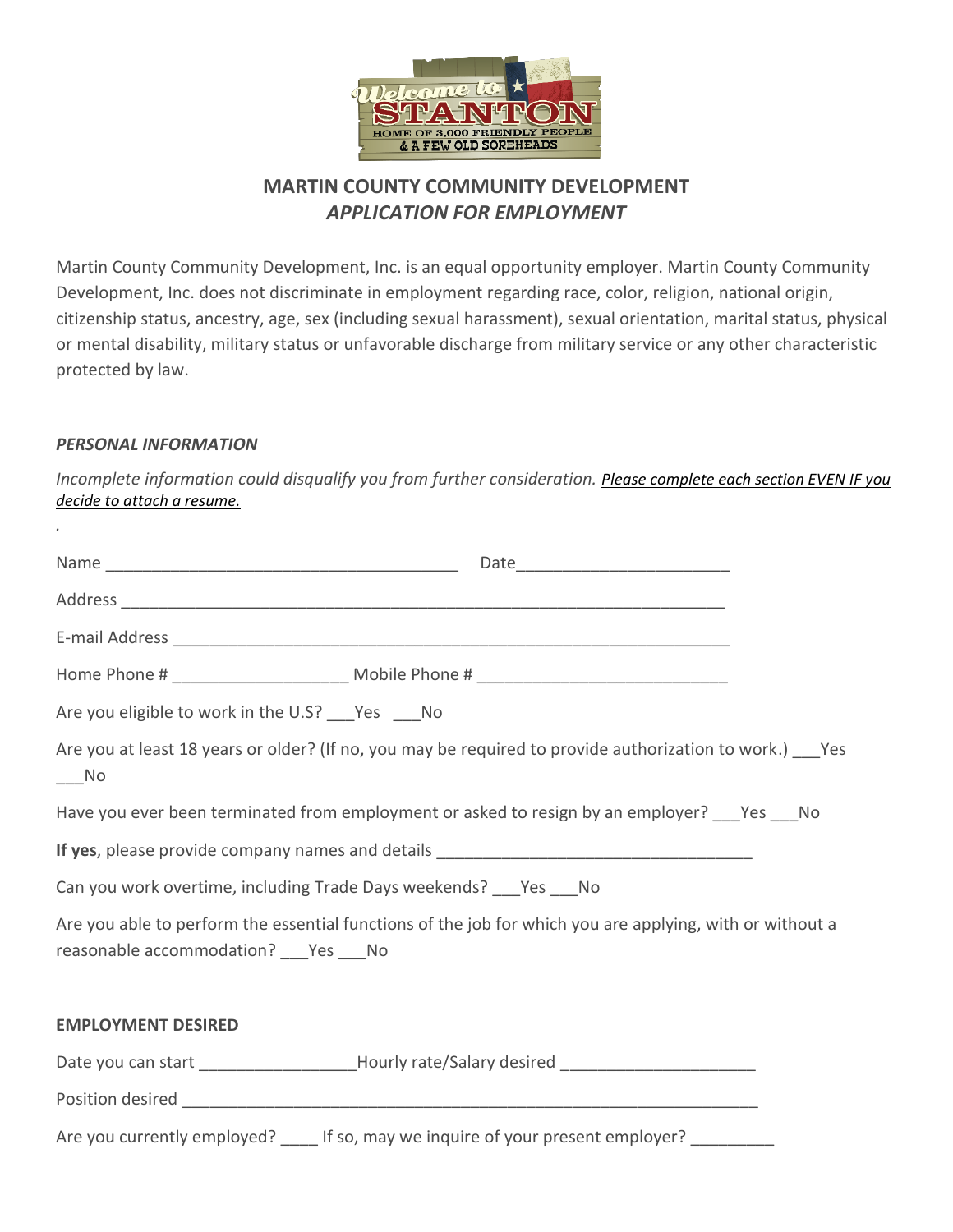#### **REFERRAL SOURCE**

How did you hear about us? \_\_\_Social Media \_\_\_Advertisement \_\_\_Referral \_\_\_Other

Have you ever worked or volunteered for Old Sorehead Trade Days before?

\_\_\_Yes \_\_\_No Explain\_\_\_\_\_\_\_\_\_\_\_\_\_\_\_\_\_\_\_\_\_\_\_\_\_\_\_

Do you know anyone who works or volunteers for Old Sorehead Trade Days? \_\_\_Yes \_\_\_No

If yes, who? \_\_\_\_\_\_\_\_\_\_\_\_\_\_\_\_\_\_

| <b>EDUCATION</b>                            | Name and<br>location of<br>school | No. of yrs.<br><b>Attended</b> | <b>Degree</b><br><b>Received</b> | <b>Subjects</b><br>studied/Major |
|---------------------------------------------|-----------------------------------|--------------------------------|----------------------------------|----------------------------------|
| High School                                 |                                   |                                |                                  |                                  |
| <b>College or University</b>                |                                   |                                |                                  |                                  |
| Trade, Business or<br>Correspondence School |                                   |                                |                                  |                                  |

**EMPLOYMENT HISTORY** Include your last seven (7) years of employment history, including periods of unemployment, starting with the most recent and working backwards in time. *Incomplete information could disqualify you from further consideration.*

| <b>EMPLOYER 1:</b>                                                                                  |                       |                                     |                                                                                                                                                                                                                                                                                                                                                     |  |
|-----------------------------------------------------------------------------------------------------|-----------------------|-------------------------------------|-----------------------------------------------------------------------------------------------------------------------------------------------------------------------------------------------------------------------------------------------------------------------------------------------------------------------------------------------------|--|
|                                                                                                     | Company / Individual  |                                     |                                                                                                                                                                                                                                                                                                                                                     |  |
|                                                                                                     |                       | PHONE: ____________________________ |                                                                                                                                                                                                                                                                                                                                                     |  |
| ADDRESS:                                                                                            |                       |                                     |                                                                                                                                                                                                                                                                                                                                                     |  |
|                                                                                                     | <b>Street Address</b> |                                     | Apt/Suite                                                                                                                                                                                                                                                                                                                                           |  |
|                                                                                                     | City                  | State                               | Zip Code                                                                                                                                                                                                                                                                                                                                            |  |
| JOB TITLE: __________________________ NATURE OF WORK PERFORMED: ___________________________________ |                       |                                     |                                                                                                                                                                                                                                                                                                                                                     |  |
|                                                                                                     |                       |                                     | $\begin{picture}(180,10) \put(0,0){\line(1,0){10}} \put(10,0){\line(1,0){10}} \put(10,0){\line(1,0){10}} \put(10,0){\line(1,0){10}} \put(10,0){\line(1,0){10}} \put(10,0){\line(1,0){10}} \put(10,0){\line(1,0){10}} \put(10,0){\line(1,0){10}} \put(10,0){\line(1,0){10}} \put(10,0){\line(1,0){10}} \put(10,0){\line(1,0){10}} \put(10,0){\line($ |  |
|                                                                                                     |                       |                                     |                                                                                                                                                                                                                                                                                                                                                     |  |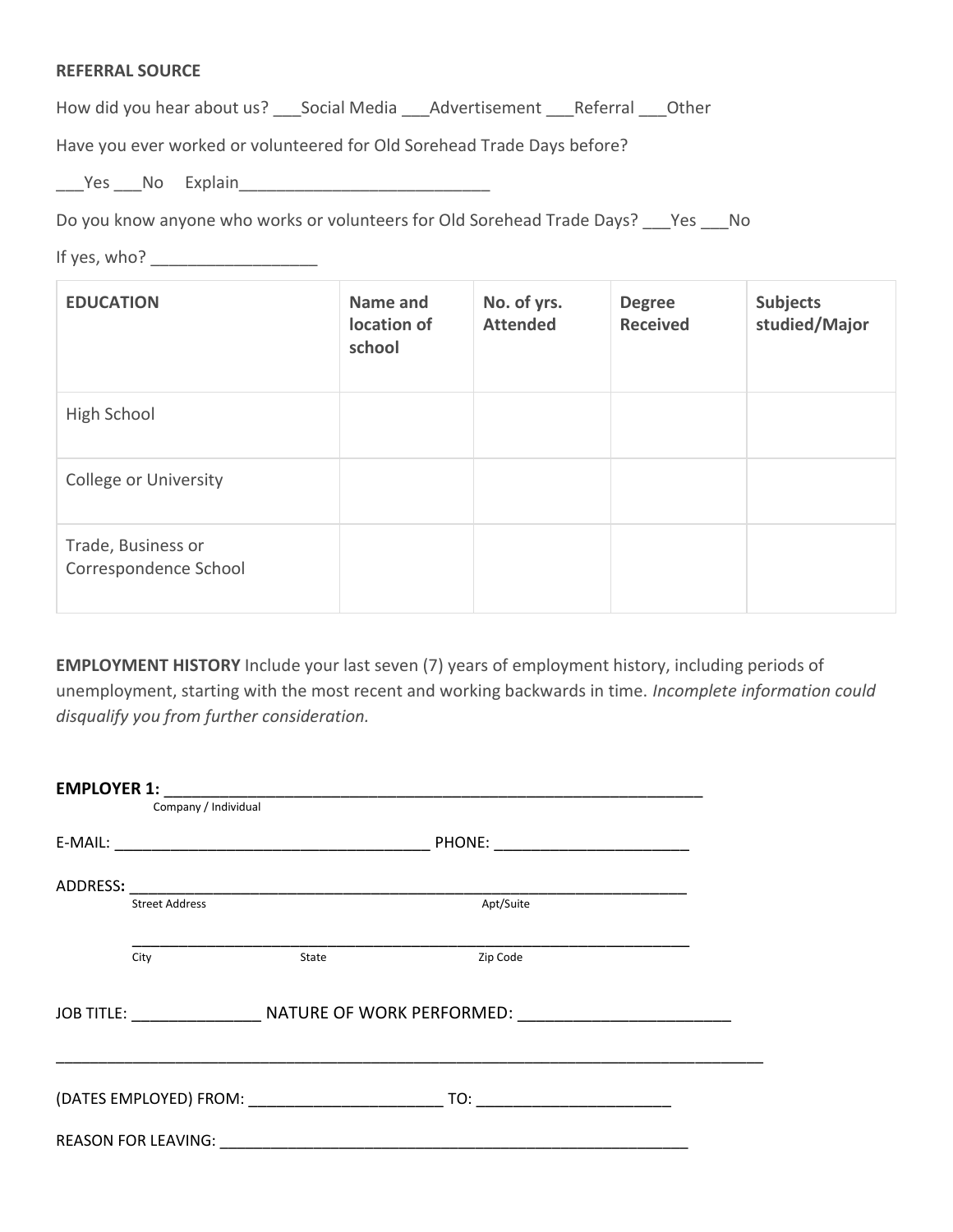| Company / Individual       |       |                                                                                                                       |  |
|----------------------------|-------|-----------------------------------------------------------------------------------------------------------------------|--|
|                            |       |                                                                                                                       |  |
|                            |       |                                                                                                                       |  |
| <b>Street Address</b>      |       | Apt/Suite                                                                                                             |  |
| City                       | State | Zip Code                                                                                                              |  |
|                            |       |                                                                                                                       |  |
|                            |       |                                                                                                                       |  |
|                            |       |                                                                                                                       |  |
| Company / Individual       |       |                                                                                                                       |  |
|                            |       |                                                                                                                       |  |
|                            |       | <u> 1980 - Johann Barbara, martin da basar da basar da basar da basar da basar da basar da basar da basar da basa</u> |  |
| <b>Street Address</b>      |       | Apt/Suite                                                                                                             |  |
| City                       | State | Zip Code                                                                                                              |  |
|                            |       |                                                                                                                       |  |
|                            |       | ,我们也不能在这里,我们的人们也不能在这里,我们也不能在这里的人们,我们也不能在这里的人们,我们也不能在这里的人们,我们也不能在这里的人们,我们也不能在这里的人                                      |  |
| <b>REASON FOR LEAVING:</b> |       |                                                                                                                       |  |

Do you have any specific skills, experience and/or training that would enhance your ability to perform the position applied for? If yes, explain.